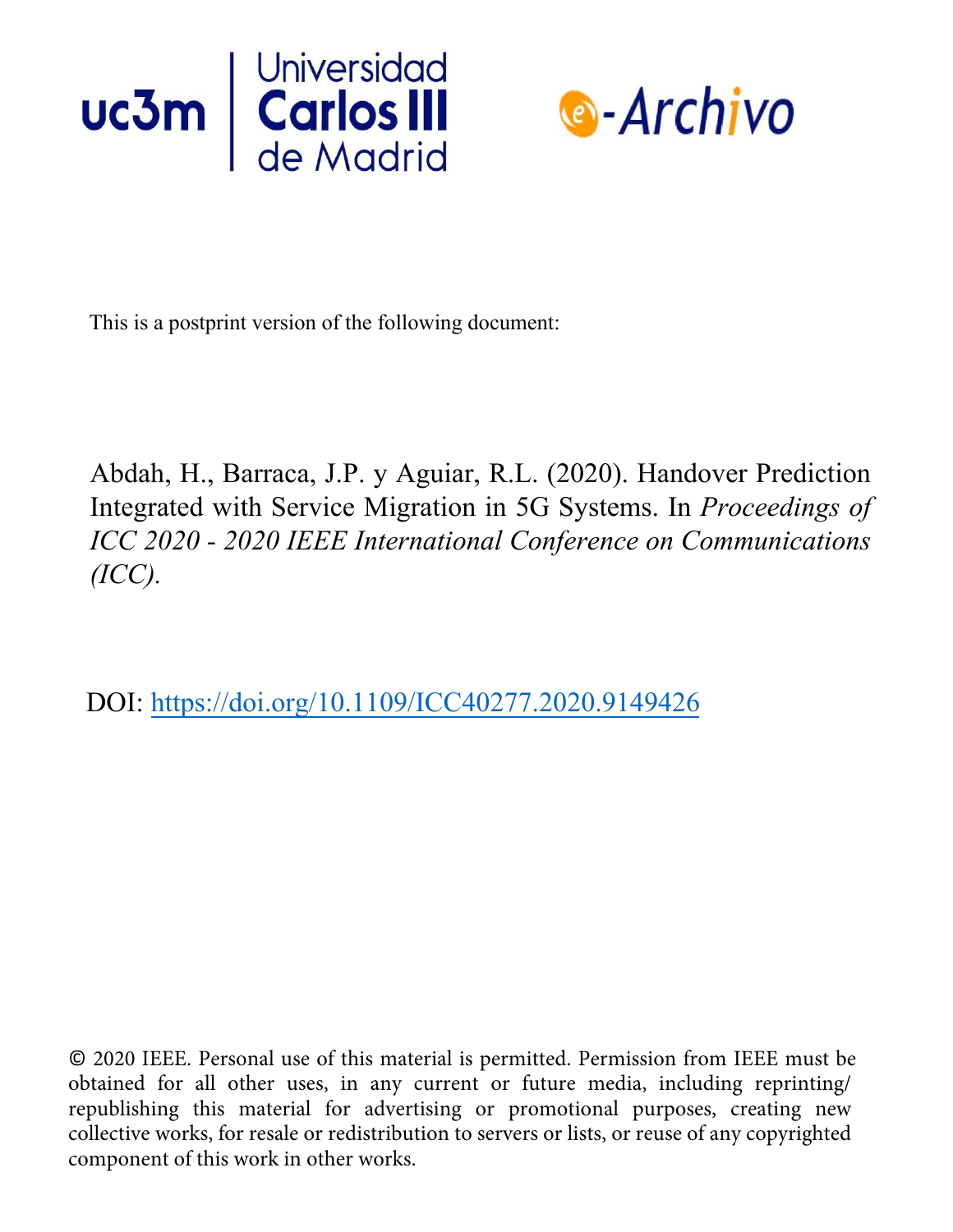# Handover Prediction Integrated with Service Migration in 5G Systems

Hadeel Abdah *Instituto de Telecomunicações Universidade de Aveiro* Aveiro, Portugal hadeel.abdah@ua.pt

João Paulo Barraca *Instituto de Telecomunicações Universidade de Aveiro* Aveiro, Portugal jpbarraca@ua.pt

Rui L. Aguiar *Instituto de Telecomunicações Universidade de Aveiro* Aveiro, Portugal ruilaa@ua.pt

*Abstract*—As the research community inclines toward adopting increasingly complex techniques for future networks, and simple methods are often ignored, being labeled as trivial. In this paper, we argue that simple methods can sometimes outperform more sophisticated ones. We demonstrate that by evaluating two prediction mechanisms to forecast mobile user's handovers exploiting user-network association patterns. We perform a series of experiments on real-world data, evaluating the performance characteristics of such methods over more sophisticated and complex prediction techniques. Furthermore, we discuss how to easily bootstrap these mechanisms into the 5G network architecture. We suggest the use of these methods associated with Multi-access Edge Computing (MEC) scenarios, as a mean to identify favorable edge nodes to host the mobile applications, to best provide continuous and QoS-aware service for mobile users.

#### I. INTRODUCTION

Unlike its predecessors, the fifth generation of networks (5G) is facing an unprecedented mobile traffic explosion, along with a proliferation of highly sophisticated services. enhanced Mobile Broad Band (eMBB), Ultra Reliability and Low Latency Communication (URLLC) and massive Machine Type Communication (mMTC) are among the types of traffic the upcoming 5G systems are expected to support. This instigated service providers to seek novel paradigms and techniques to enable not only continuous, but also QoS-aware services for mobile clients [1]. Fueled by the mounting pressure to meet Quality of Service demands, radical shifts in 5G networks architecture have been suggested e.g. network densification, control and data plane separation, and network virtualization. It also instigated the proposition of several new paradigms for 5G systems such as MEC, Fog Computing, and Cloudlet-based paradigm [2].

Taking advantage of the new features of 5G system and its innovative paradigms, novel techniques have been suggested as complementary methods to support mobility and enable latency-intolerant applications alongside the typical handover procedure. Some of these prominent techniques are application mobility or service migration [3], optimized low-delay handover [4], and dynamic and parallel offloading [5]. To enable such techniques, researchers are incorporating complex and computation intensive methods like machine learning algorithms.

Understandably, complexity is a dominant theme of 5G networks. However, from the service provider point of view, the simpler the better, as operation costs may be reduced, and the predictability will be higher.

This work explores the potential of employing simple mechanisms for handover prediction, and compares them to more advanced ones proposed in the literature. As MEC is envisioned to play a significant role in providing an adequate platform for low-latency applications, we demonstrate the benefit of utilizing prediction techniques to identify the favorable node to host a set of services, which will be migrated proactively around MEC hosts.

The paper is structured as follows. The state of the art in the area of handover prediction is reviewed in section II. The evaluated mechanisms are described in section III. How the methods can be integrated into 5G cellular network and utilized in MEC for service migration is in section IV. The proposed solutions performance is analyzed in V. Section VI is dedicated to discuss some additional considerations. Finally, we conclude our study and present the future work in VII.

## II. RELATED WORK

Over the last few years, different studies have focused on enabling seamless mobility in wireless networks by exploiting handover prediction. Such studies rely on different techniques such as mobility prediction [6] , handover history [7], radio link characteristics [8], cross-layer optimization [9], machine learning [10], and mobile users profiling [11].

In this paper, the tested algorithms are closely related to the approaches proposed in [7] and [8]. Additionally, the evaluated mechanisms can be considered as extended works to [11]. The work presented in [7] evaluates the efficiency of utilizing statistics based on handover history to predict the future Base Station (BS). The prediction hit rate is found to vary between 20% and 47%.

Markov based mobility prediction was proposed in [11], in which user mobility patterns are modeled using a continuoustime Markov process with the network cells represented as the discrete states. A second order Markov-based prediction

This work is funded by FCT/MEC through national funds and when applicable co-funded by FEDER - PT2020 partnership agreement under the project UID/EEA/50008/2019, Fundação para a Ciência e Tecnologia under grant SFRH/BD/136361/2018, and by the European Commission through the H2020 project 5GROWTH (Project ID 856709)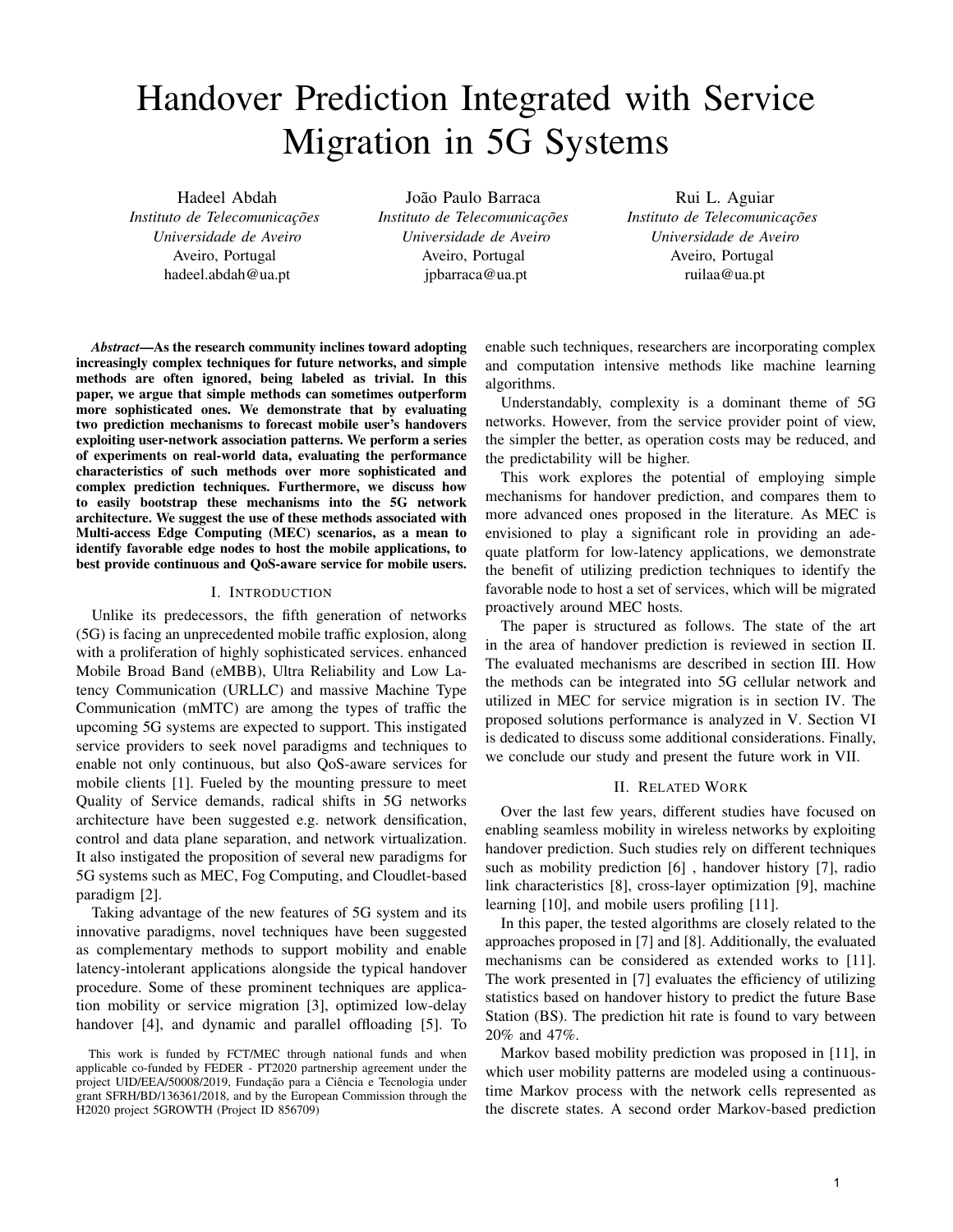is used to perform the predictions. Thus, the probability of the future cell to be likely visited by a user depends on both the current node and previously visited one. Authors of [8] try to predict the next cell the user connection will be handed over to using a machine learning based prediction system. The metrics taken into consideration are the Channel State Information (CSI) and the user's handover history. In some cases, the prediction algorithm accuracy reached 95 to 100%. The accuracy is found to be highly related to the geometric complication of the cell, in terms of the number of paths that cross through it. In addition to the proportion of CSI values used, out of all CSI values a user reports in its current cell [8]. The main problem of this approach is its dependence on periodic feedback of channel gain from the users. Indeed, CSI values are reported to the base station (BS) by the user. However, the typical CSI values do not include channel gain, and are reported periodically or episodically from the user to the station, with time and frequency controlled by the eNodeB [12]. This raises the question of the time interval needed to report and calculate the channel gain for this approach to be feasible and how much overhead such reporting imposes on the network.

Machine learning algorithms were also utilized for handover prediction as in [13], where a Long Short Time Memory (LSTM) neural network was employed, and [14] which used multi-layer perception neural network for direction prediction assisted handover. The accuracy achieved by these methods was quite high. However, solutions based on neural networks have a major drawbacks of reduced scalability and high computation overhead.

For this study, we examine simple prediction techniques which can be executed mostly offline, thus, avoiding any extra delay. And, contrary to the aforementioned works which exploit the individual behavior of a user, we investigate a collective strategy where the behavior of multiple users are considered. We then compare it to the individual user profiling. The evaluated handover prediction methods are further detailed in section III.

#### III. SOLUTIONS FOR HANDOVER PREDICTIONS IN MEC

We consider handover prediction methods that take advantage of two facts. Firstly, roads have a defined and mostly fixed topology. Thus, we can model the movements of a mobile user through each road as a sequence of the cells he associates with during his journey. Secondly, people display significant regularity in their movements since they tend to revisit a few highly frequented locations, such as home, a shopping center, a restaurant, or work. Thus, mobile users within vehicles will likely follow the same streets frequently in their daily life. The following subsections further details the prediction mechanisms considered.

## *A. Method 1: Probabilistic Handover Prediction Approach*

In this method, to predict the future cell mobile user, each user is capable of storing its previous cell identifier, and every BS knows the probability of handing over the



Fig. 1: Mobility scenario.

user's connection to each neighboring BS given the user's previous cell. These probabilities are derived from the user's handover history, stored locally in each BS, or in a centralized orchestrating entity at an upper layer of the network.

Assuming the scenario illustrated in Fig 1, the mobile user currently is associated with  $BS_B$ , and previously was associated with *BSA*. *BS<sup>B</sup>* has the probabilities of handing over the user's connection to each of the adjacent cells given the user past association is *BSA*. The equation that represents these probabilities is given in (1):

$$
P(X|BS_A, BS_B) \text{ where } X \in \{BS_A, BS_C, BS_D, BS_E, BS_F, BS_G\} \tag{1}
$$

The prediction method assumes the cell with the highest probability to be the future cell the user is heading to.

In our experiment, we deducted these probabilities by globally monitoring the users'-network association patterns over a period of time. In a real cellular network, these probabilities can be easily deducted at every base station individually, as the traditional handover procedure involves communication between the source cell initiating the connection handover, and the target cell receiving the connection. Thus, each base station can deduct the transitions probabilities locally. In such configuration, the prediction mechanism does not require any computation, as it only requires a lookup to a dataset containing these probabilities.

#### *B. Method 2: Enhanced Handover Prediction Algorithm*

Method 2 is an enhanced version of method 1. As it stands, method 1 is only able to perform the prediction when it has already performed handovers with the user's past cell i.e the sequence (previous cell, current cell, future cell) is present in the dataset used to deduct the probabilities and *P*(*X*|*BScurrent*,*BSprevious*) can be calculated.

As a further enhancement in method 2, we avoid this limitation by calculating the probability of transitioning to the next cell given only the user's current cell  $P(X|BS<sub>current</sub>)$  when the probability  $P(X|BS_{current}, BS_{previous})$  can not be deducted.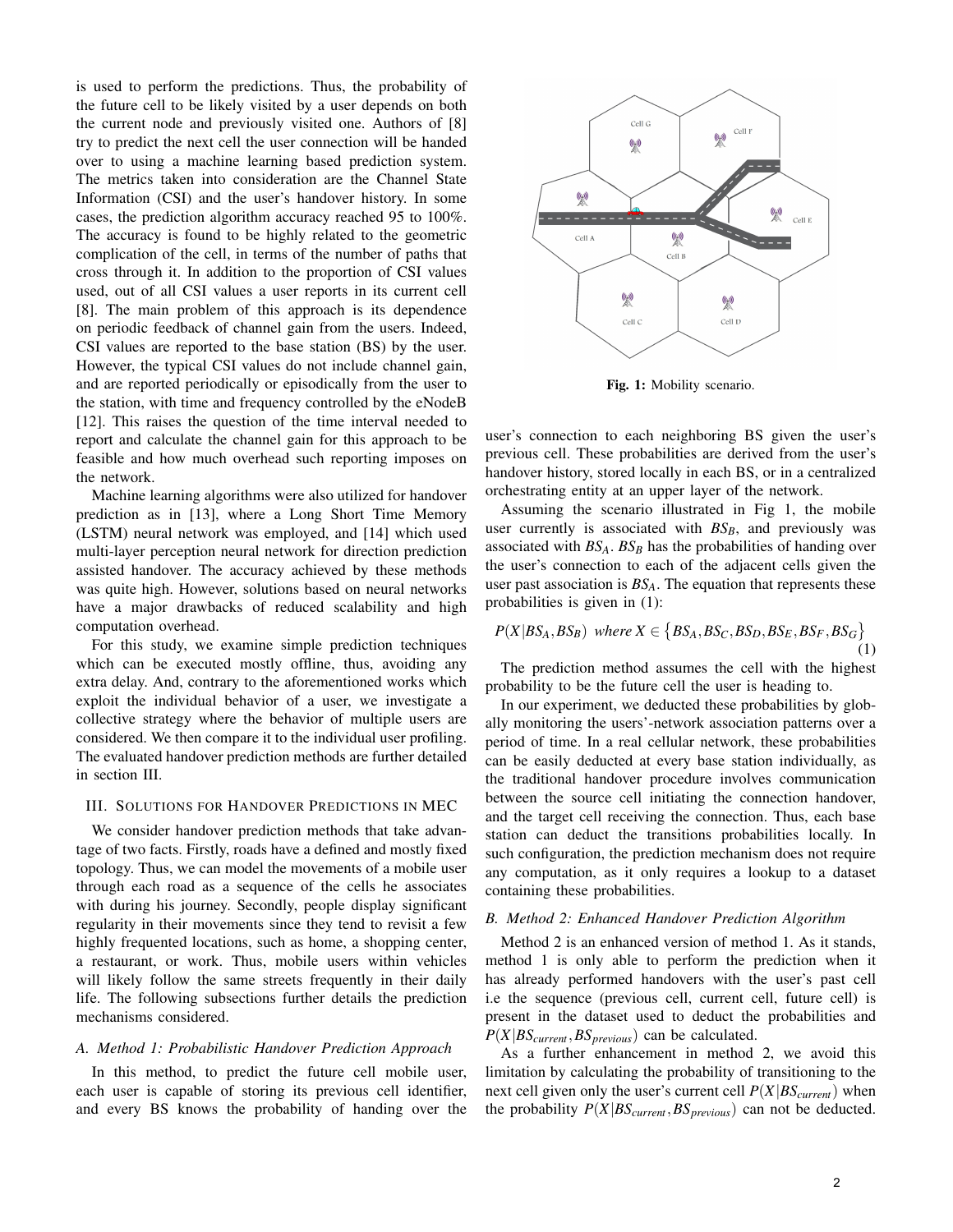When neither of these values are known to the BS, radio characteristics methods can be exploited. As an example, the predicted next cell can be considered as the neighboring cell correspondent to the highest recorded received power by the mobile device. The workflow of this possible enhancement is illustrated in Fig 2. The grey-colored parts of the workflow highlight the enhancements of this method compared to workflow of method 1 which is tinted black.



Fig. 2: Enhanced handover prediction algorithm workflow.

# *C. Forecasting Strategy*

We consider that the handover prediction methods can use two strategies.

1) Forecasting based on the existence of Global Knowledge: the probabilities of the user transitions to the next cell, given its last and present cells, are deducted from the movement history of all users in the dataset. These histories are stored in the BS, independently of the generating user. The basic assumption, in this case, is that people often tend to have similar behavior. Thus, individuals tend to follow common streets/paths. This knowledge should be available at a somewhat wide scale, that includes the movements of users. It doesn't mean that there should be a globally coherent database, which may be impractical, but only local or partially valid information.

2) Forecasting based on Individual Profiling: where the probabilities are user dependent i.e different for each user and dependent on his own handover history. This will present higher complexity for implementation, as each user will have a different profile. Although techniques to compress data, or to have a hierarchical classification and storage, which will improve scalability, the worst case corresponds to a user specific movement dataset.

#### *D. Time of day based clustering*

To capture the impact of repetitive user behavior on the proposed methods, we define a time window concept and consider four different levels of granularity. In our case the windows relate to the behavior of typical commuting professionals. For other scenarios, the actual window granularity and number should be determined. These are:

- 1) 24 hours: where the probabilities are deducted from the complete handover history, independent of the time of the day (no time clustering).
- 2) 12 hours: where the probabilities are dependent on the time of the handover history. We consider two time domains with different probabilities (00am to 12pm) and (12pm to 24pm). Prediction execution timing determines the time domain to be used and its corresponding probabilities. For example, when the individual movement occurs during the first time domain, the probabilities of the corresponding domain is taken into consideration when handover prediction is needed.
- 3) 6 hours: in which the day is divided into four time intervals (00am to 6am), (06am to 12pm), (12pm t0 18pm) and (18pm to 24pm). Each interval has different probabilities deducted from previous handover histories occurring on the same time interval.
- 4) 2 hours: in which the probabilities considered are deducted from previous handover histories at the same hour of the individual movement and the hour before.

# IV. INTEGRATING THE PREDICTION MECHANISMS IN 5G MEC ENVIRONMENTS

The vision of services driving the development and deployment of 5G systems has forced companies to think of radical changes to the traditional point-to-point core architecture which was adopted in previous cellular network generations. This motivated the design of a service-based architecture for cloud-based 5G systems. This was standardized by 3GPP working group as illustrated in Fig 3.

Authentication Server Function (AUSF) provides information for authenticating the user. Session management and IP addresses allocation is the responsibility of Session Management Function (SMF). The Access and Mobility Function (AMF) functional entity in this architecture provides authentication, authorization and mobility management. Meanwhile, Application Function (AF) provides information on the packet flow to the Policy Control Function (PCF) which controls the policies in order to support Quality of Service (QoS) [15]. The User Plane Function (UPF) has multiple functionalities, such as, being an uplink flow classifier, an interconnect point between the mobile infrastructure and the Data Network (DN), and Protocol Data Unit (PDU) session anchor point for providing mobility within and between radio access technologies [16].

These new functionalities of 5G networks serve as enablers for MEC, in which software-based applications and cloud computing services are provided at the network edge. Hosting applications at the edge optimizes the performance for ultra-low latency and high bandwidth services. However, a direct consequence of such deployment is the exposure of those applications to User Equipment (UE) mobility. Users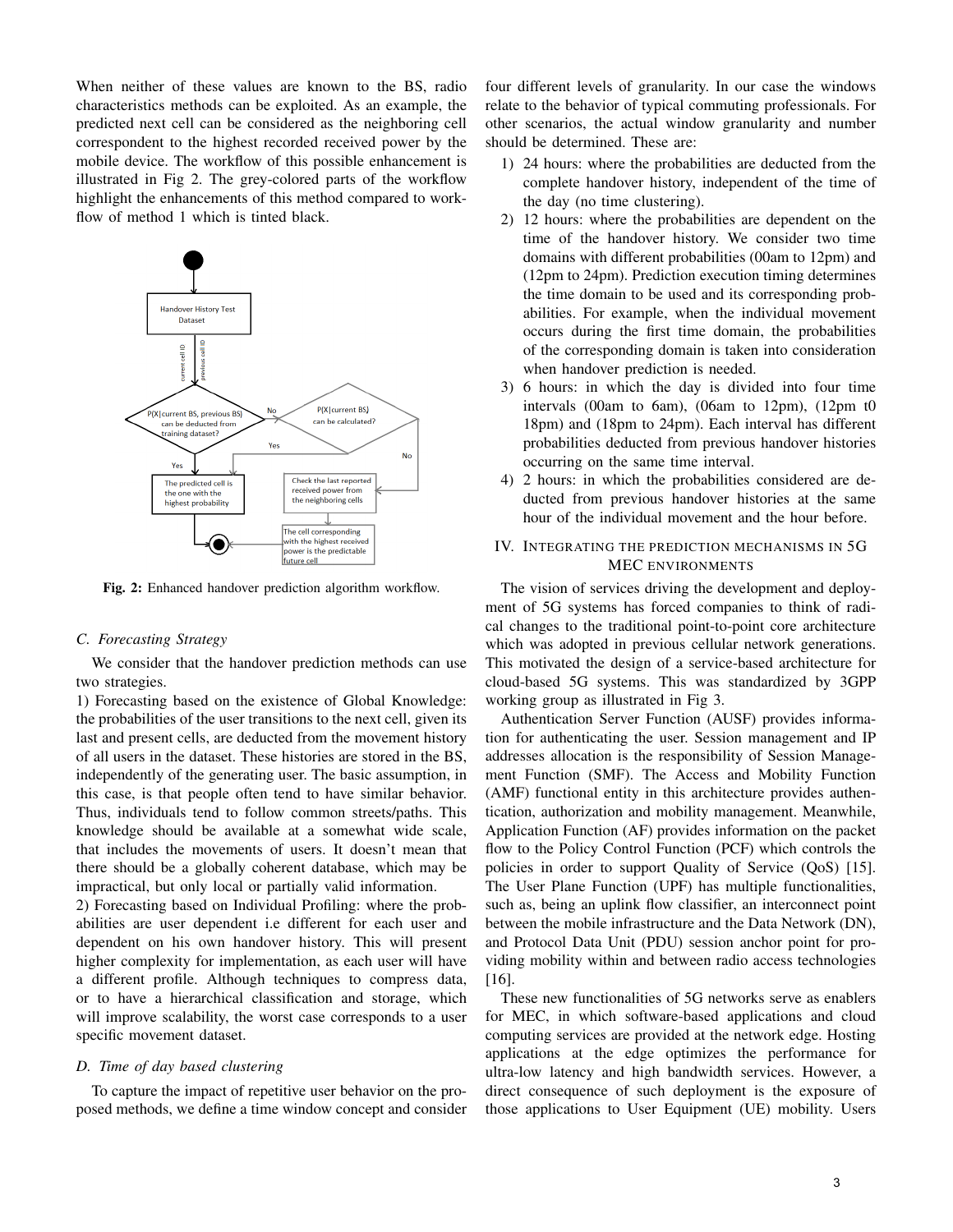

Fig. 3: 5G Service-based Architecture [21].

movements may render the location of the currently used edge application host non-optimal in the long run. For the MEC system to maintain the application quality requirements in a mobile environment, utilizing 5G complementary procedures for MEC environment is suggested, e.g application mobility [17], dynamic and parallel offloading [18] [19].

The service instance utilized by the user can be relocated to a new location to maintain certain quality. Before moving the application, it is necessary to identify the target host which can provide optimal service for the mobile user. In a typical reactive application migration, the application moves in harmony with the user and relocates to one of the nearby hosts following the user movement. In a proactive strategy, the application migration is executed in advance preceding to the user's mobility [20]. This calls for a mechanism to predict user's mobility and direction, and to evaluate the nearby hosts suitability to host the service. For this purpose, we exploit the handover prediction mechanisms proposed to foresee the user's direction. This helps identifying the edge nodes best fitted to host the mobile service.

The proposed mechanisms can be bootstrapped with MEC easily due to the Location Service (LS) already defined in MEC standardization [22]. LS supports sending both geolocation (i.e. geographical coordinates), and logical location, such as a Cell ID, for a single UE and for a certain category of UEs periodically or based on specific events, such as location change. The information on the user-network association can be sent to the service consumers which can be mobile edge application or mobile edge platform that communicates with the Location Service over the LS API. Moreover, the LS supports anonymous location reporting (without the related UE ID information) enabling statistics collection, which is helpful for the global knowledge strategy. By exploiting this service, the network can easily build the transition probability data structures, needed for the proposed prediction mechanisms to be executed in the edge node, without requiring the user to report its handover history.

As the enhanced approach relies on radio characteristic as well as probabilities, the user shall be able to measure the received power of the neighboring cells. This capability is also already standardized in 5G networks [23]. Furthermore, the user reporting of these measurements to the network is also considered.

After utilizing the proposed mechanisms to forecast the user's future cell, a user aware service migration is initiated by the network orchestrator placed at the core or the edge of the network. The traffic routing and steering to the new application host is then managed by the PCF and the SMF [15]. SMF manages the session and allocates the necessary IP addresses to the user. Meanwhile, AF provides the PCF with information on the packet flow. The PCF, then, controls the mobility and session management policies for SMF in order to support QoS.

#### V. ANALYSIS OF THE SOLUTIONS PROPOSED

We analyse our solutions taking in consideration a real world mobility dataset, that is further enhanced to support cellular handover information. We utilize the dataset described in [24], which was collected by volunteers, using a specially crafted android application on smartphones, placed on the dashboards of their cars. Each monitoring device would store information about location, speed, and timestamp whenever the car is moving, at around 20Hz (device dependent). The dataset contains all trajectories followed by all users over a period of three months in the city of Aveiro, Portugal, with a total of 1971 trajectories.

We enhanced this dataset with the approximate location of all base stations in Portugal, as available in [25], which provides information about the location of each base station, range and frequencies in use. Using the Free-space path loss formula [26], the frequency of each BS, and the range extracted from the location information captured in the dataset, we derived the maximum pathloss as follows:

$$
Lu_{max} = 20 \log_{10}(ran) + 32.44 + 20 \log_{10}(f) \tag{2}
$$

Where *ran* refers to the range, *f* to the frequency and are measured in kilometers and megahertz, respectively.

Consequently, we calculated each base station Equivalent Equivalent Isotropically Radiated Power (EIRP) using the typical Long-Term Evolution (LTE) parameter values of macrocells given in [27], and illustrated in the following table:

| Parameter                | Symbol   | Value        |
|--------------------------|----------|--------------|
| UE equipment sensitivity | S        | $-107.5$ dBm |
| UE Height                | $h_{ue}$ | 1 m          |
| eNodeB Antenna Height    | $h_h$    | 30 m         |
|                          |          |              |

TABLE I: LTE Setup Parameters

Where the BS *EIRP* can be calculated as follows:

$$
EIRB = Lu_{max} + S \tag{3}
$$

We used the coordinates of each user and BS provided by the datasets to calculate the distance between the two, at each timestamp, by using Haversines, which determines the greatcircle distance between two points on a sphere given their coordinates.

The distance between the user and eNodeB is then used to calculate the path loss *Lu*, taking in consideration the *COST-231* data model for urban areas, which is widely used to predict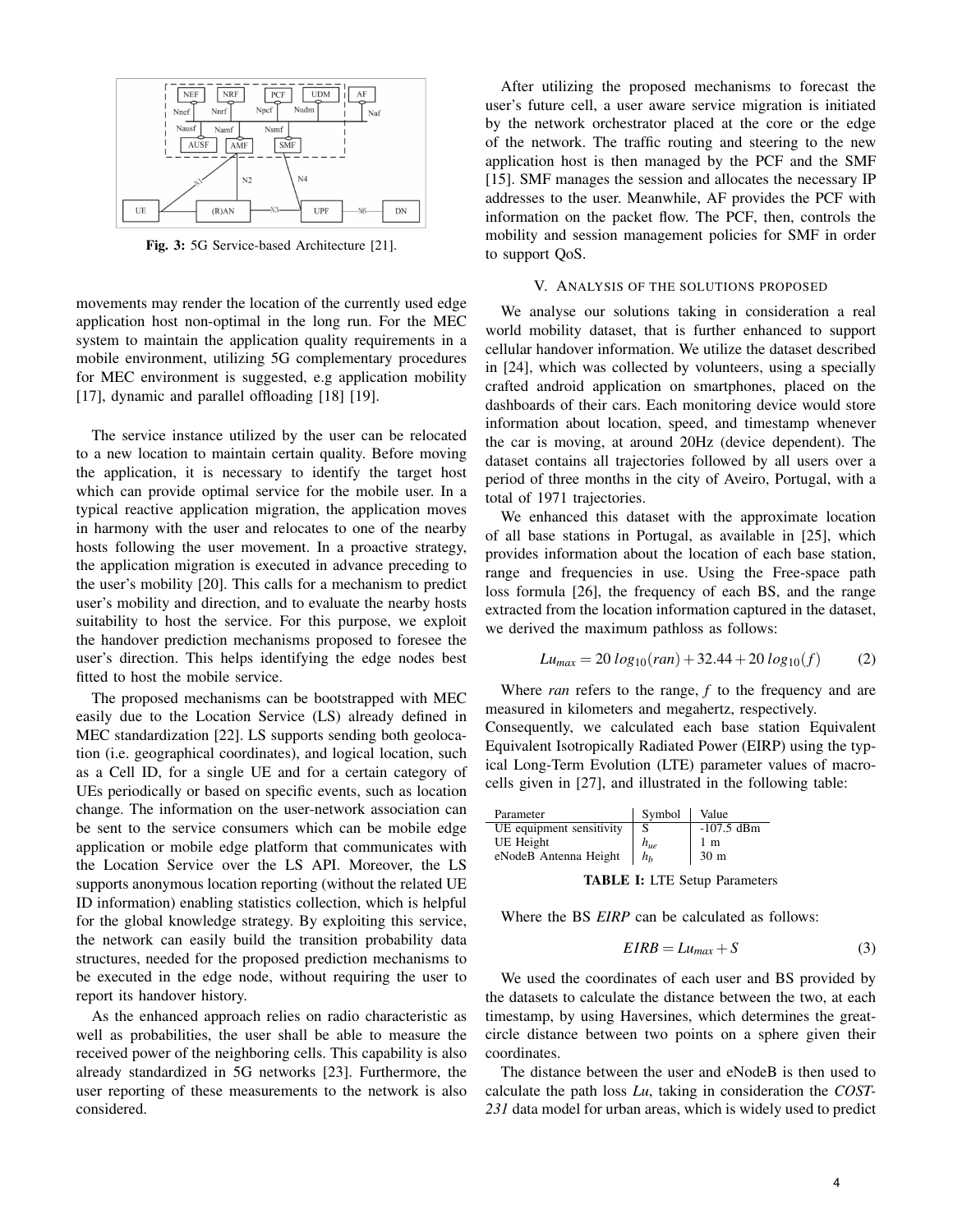the path loss in the mobile wireless system as described below [28]:

$$
Lu = 69.55 + 26.16 \log_{10}(f) - 13.82 \log_{10}(h_b) - Ch + [44.9 - 6.55 \log 10(h_b)]log_{10}(D)
$$
 (4)

For urban environment *Ch* is determined as [28]:

$$
Ch = 0.8 + (1.1 \log_{10}(f) - 0.7) * h_{ue} - 1.56 \log_{10}(f)
$$
 (5)

The UE received power  $P_r$  can then be calculated as follows:

$$
P_r = EIRB - Lu \tag{6}
$$

After calculating the UE received power from each BS, we associate it to the station with the best signal (highest received power) in each instant, mimicking the procedure followed in cellular networks. The sequence of user-network associations representing handover procedures are considered spatiotemporal points, which describe the individual movement.

In the learning phase of the proposed algorithms, 80% of the generated dataset is used as a training set, where the trajectories in this set are used to extract the probabilities described in (1). The remaining 20% of the dataset is used to evaluate the accuracy of the prediction methods.

## *A. Strategy Comparison*

To forecast the handovers based on global knowledge, we used the movement traces of all users in the dataset. Meanwhile, to forecast handovers based on individual profiling, the models were applied to two different individuals. User A with a dataset of 126 traces and their corresponding usernetwork associations, and User B with a dataset of 179 traces and corresponding associations. The results of forecasting based on global knowledge and individual profiling, using the proposed methods are illustrated in Fig 4. Fig 5 demonstrates the relationship between the total number of predictions the models were able to perform and the time window considered.



Fig. 4: Methods 1 and 2 Achieved Accuracy.

The results illustrated in Fig 4 show that both methods scored significantly better accuracy utilizing individual profiling strategy, than compared to the global knowledge strategy. However, employing the global knowledge strategy can be a better approach for large scale scenarios, especially if it



Fig. 5: Number of Predictions vs Time Window

is possible to cluster people based on certain criteria. For example, university students living in the same area tend to have similar trajectories when going to university and coming back.

Furthermore, as suggested in [29], using a collective strategy can dramatically minimize the quantity of information to be transmitted from each individual, while guaranteeing specific privacy protection for users.

Additionally, the results illustrated in Fig 4 indicate that using a time window decreases the accuracy for both methods. This is basically due to the decreased number of the predictions performed when complying to a more limited time window. Owing to the fact that narrowing the time window resulted in decreasing the corresponding dataset used to deduct the probabilities, ergo the decreased number of predictions the algorithms were able to perform as shown in Fig 5.

#### *B. Comparative Analysis of the Solutions Proposed*

We evaluated the proposed handover prediction methods performance against two machine learning algorithms namely, K-nearest neighbors [30] and Decision Tree classification algorithms [31]. Fig 6 illustrates the evaluation outcomes. For this test, the information used as features from the dataset are only the user's past and current cells IDs. The future cells is considered to be the target. The value of *K* for the nearest neighbors algorithm is equal to 1 since it scored the best accuracy.

In order to achieve a fair comparison, the times where the proposed mechanisms failed to execute predictions are considered as wrong predictions.

Using the same handover history datasets of all users and of a single user, the proposed approaches surpassed both *K*nearest neighbors and decision tree classification algorithms in terms of accuracy. The enhanced approach scored 70% when using the global knowledge strategy, and up to 79% and 89% when using the individual profiling strategy. Thus, surpassing both the probabilistic and the machine learning algorithms.

Although the probabilistic approach scored less accuracy compared to the enhanced approach, still yielded better results than machine learning algorithms. Both *K*-nearest neighbors and decision tree algorithms performed better incorporating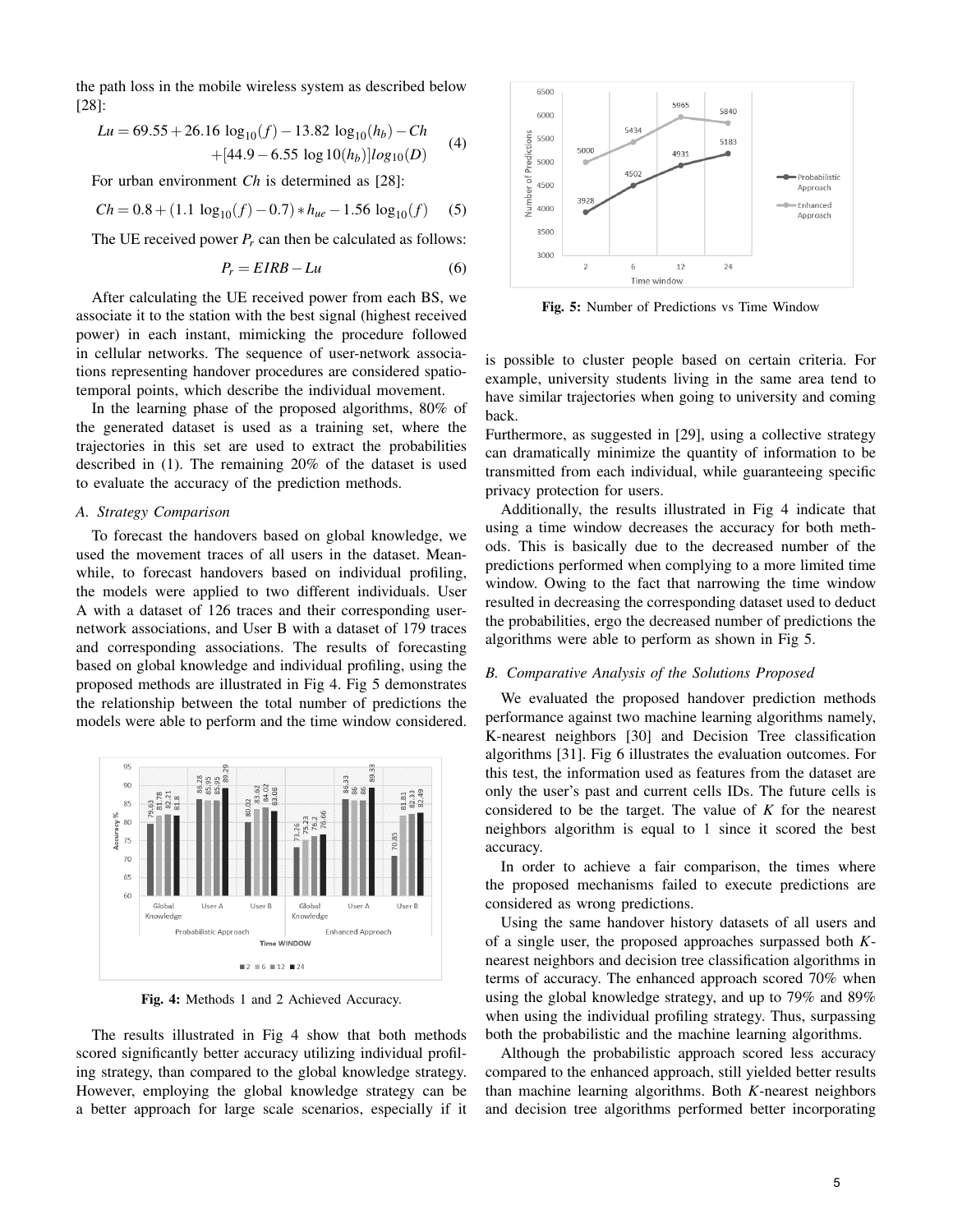more features such as the hour of the day and user's speed. However, this lead to doubling the dataset in size. Moreover, acquiring such data raises problems related to the user privacy and may requires the user's approval or even participation.



Fig. 6: Proposed algorithms vs Machine learning approaches

# *C. Employing the Proposed Solutions for MEC Migration*

For evaluation, we formulated a mathematical model to estimate the effect of implementing the proposed handover prediction mechanisms as complementary methods for useraware service migration in MEC. The prediction mechanisms are utilized to determine the best fitted edge node to move the application to preceding to the user mobility. We performed our evaluation considering data from individual user movements. We divided the dataset into a test and training sub-datasets, with a ratio of 1:4. We considered a service encapsulated in a virtual machine with 2GB of storage, being transmitted over a 1Gb/s network link. Each of the premigration and the post-migration phases is considered to be of 1s, and all edge nodes are capable of hosting the migrated service. We employed a "always migrate" strategy, where the service is moves in harmony with the UE, disregarding other migration decision-making factors such as load balancing and power consumption. Based on the user's current and previous Cell IDs, we predicted its future cell using one of the proposed mechanisms. Once the future cell is identified, we performed a proactive service migration to the identified cell. We used a reactive service migration to compensate for the cases of incorrect predictions, in which the user will be connected to a different base station than the one predicted.

Utilizing the probabilistic approach, the future cell was correctly identified 1448 times (77%), and was wrongly identified for 429 (23%). The average service downtime experienced by the user for each migration reached 1.62 seconds. USing the enhanced prediction approach, the future cell was correctly identified for 1488 times (82%), and was wrongly identified for 389 (28%). The service downtime experienced by the user for each migration reached 1.54 seconds. On the other hand, when relying on a reactive service migrations alone, the user experienced an average of 4 seconds of service downtime per individual migration. These results further emphasize the benefits of integrating the proposed handover prediction

mechanisms within 5G systems architecture, when using the MEC paradigm.

# VI. FURTHER CONSIDERATIONS

As the aim of this work is to present an efficient forecasting mechanisms, which can be implemented in real networks. We try to answer some key questions concerning the mechanisms implementation such as a) what is the appropriate size of the dataset needed to accurately build the transitions probabilities, b) what is the effect of considering more than one former cell from the user movement trace.To answer these questions, we dedicate this section to examine the outcomes of varying the training dataset size and the number of anterior cells considered from the trajectory.

#### *A. Accuracy vs training set size*

Fig 7 illustrates the relationship between the proposed methods accuracy and the training set proportion considered to compute the probabilities.

For a proper assessment, we considered all the instants in which the mechanisms were unable to perform a prediction to be wrong predictions and we calculated the accuracy accordingly. The results show that, at first, the prediction accuracy increases in accordance to the increase of the training set proportionally up until a certain threshold, from there onward the accuracy tends to have steadier value. In this case, the training set proportion required to obtain sufficient accuracy is approximately 60% of the traces dataset, and is equivalent to monitoring this particular individual movements for 669 minutes over several days. To avoid repetition, the dataset considered in this test is of a single individual. We obtained similar results for global knowledge strategy and for other individuals as well. However, we found the threshold to be user-dependent.



Fig. 7: Accuracy vs Training Set Proportion.

# *B. Accuracy vs number of former Cells*

Earlier on, we considered the user's current and past cell ids to predict the future cell. Tables II and III clarify the effect of taking more than one antecedent cell on the proposed methods performance. The results show that taking more than one former cell increases accuracy. Understandably, the number of